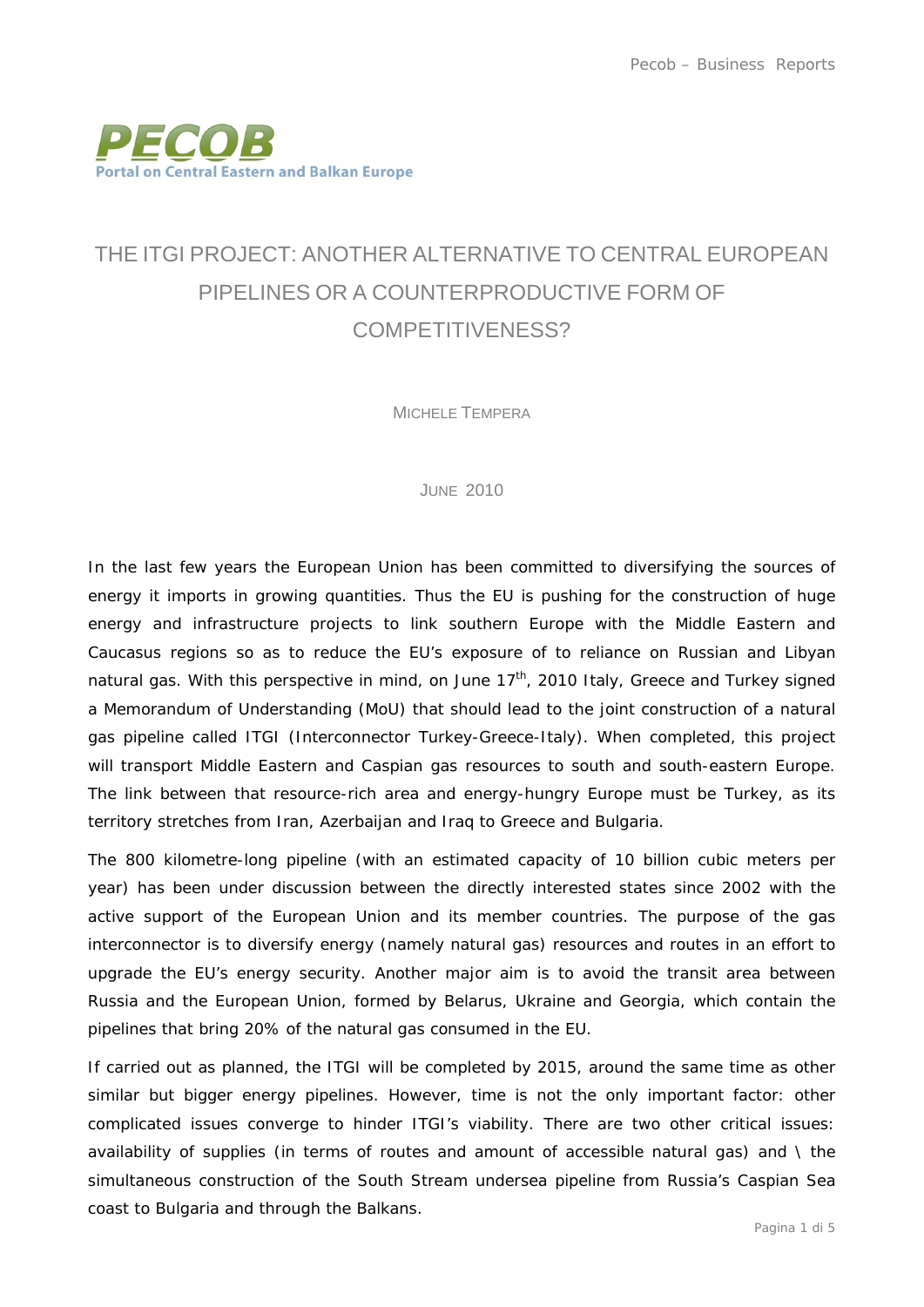## **Availability of supplies for the ITGI**

The countries selling natural gas for the ITGI can be, in order of fossil energy exporting relevance, Azerbaijan (the Caspian fields), Turkmenistan, Iran, Iraq and in fourth place Syria.

The lion's share of natural gas resources should come from the Caspian Sea and therefore from the Azerbaijan and Turkmenistan waters. This could pose problems due to the multiple customers buying natural gas from Baku and Ashgabat. This implies that a good share of the amount of available natural gas is already being delivered by those two countries to other destinations or other existing pipelines, like the BTC (Baku-Tiblisi-Ceyhan) for Azerbaijan or the recently opened pipeline between Turkmenistan and the Chinese Xinjiang. This situation greatly reduces the chances for ITGI natural gas supplies to be sufficient to ensure its practicability.

Iran has the quantitative capability to supply gas through the ITGI, but the strategic, political and diplomatic rift dividing Tehran and Brussels does not seem to be near a solution, thus hampering the collaboration necessary for the steady delivery of natural gas.

Regarding Iraq, the problem lies in the country's stability and the knot of Kurdistan (both Iraqi and Turkish) where a low intensity war and lack of security can obstruct the road to the Iraqi gas fields. Moreover, China's and India's huge demands for hydrocarbons are orienting natural gas output eastward instead of westward (this being true for Iran too).

As for Syria, its natural gas reserves are not vast enough to satisfy such faraway needs. Furthermore, Damascus is trying to follow other patterns exemplified by its recent efforts to sign energy agreements with Egypt and Iran.

In addition to all these obstacles there is the issue of the Nabucco pipeline. Like the ITGI, construction of Nabucco has not yet begun but it is another natural gas pipeline that follows the same geographical corridor to reach Europe and is intended to capture its resources from the same gas fields. Nabucco has the advantage of being promoted by a larger coalition of states (including the United States) and international financial institutions. Because of these favourable circumstances Nabucco appears to have more chances as well as strength to go ahead and compete with the traditional natural gas supply line to central and western Europe fed by Russian natural gas, which goes through Belarus and Ukraine. If this is the case, the probability of profitably completing the ITGI would dramatically decrease and it will no longer be attractive for investors or suppliers. Furthermore, many analysts doubt whether the existing natural gas fields and the ones to be opened in a relative short time in the Caspian Sea are large enough to supply Nabucco's estimated demand. If this scenario turns out to be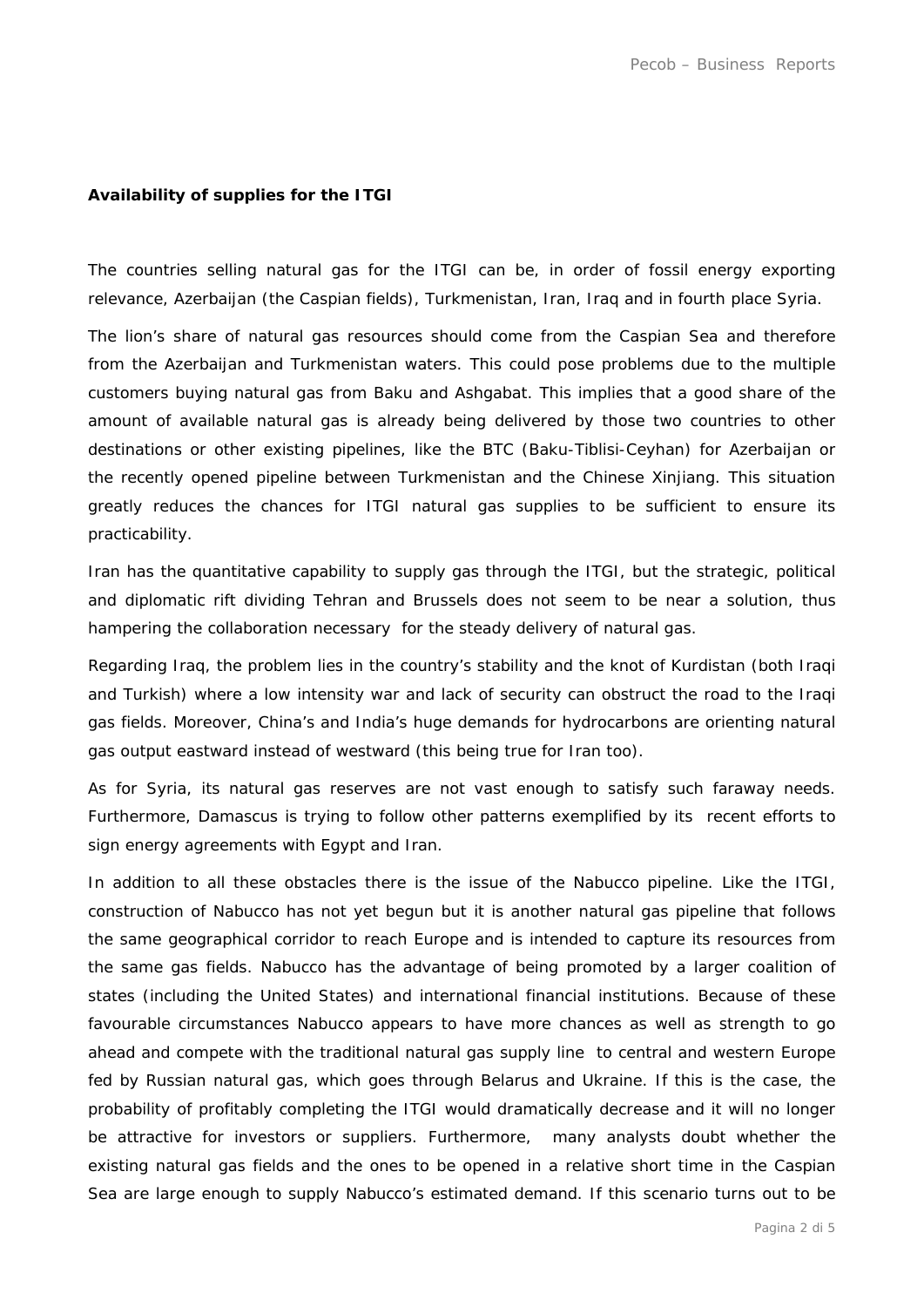true, only the discovery of new large natural gas fields in the Middle East and Caspian regions would justify the ITGI project.

ITGI's prospects become even dimmer if we consider another pipeline under construction in the Caspian region: the South Stream pipeline. This is a Russian sponsored project that runs from the Russian coast of the Black Sea to the Bulgarian port of Varna and from there to the rest of the Balkans and central Europe. It has also been conceived as an alternative to the Belarusian and Ukrainian land routes to Europe that have repeatedly caused troubles during the last years in terms of deliveries of natural gas to Europe. Besides Russia several west European private companies are participating in South Stream, notably ENI from Italy, which is the final destination of ITGI. This important natural gas pipeline will be completed around 2013 and represents a new solution for gas delivery for both Russia and the European Union; it most probably will be finished on time and will thus eclipse other smaller projects. ITGI may be one of the pipelines damaged in terms of viability by South Stream's success.

South Stream and especially Nabucco could harm ITGI's profitability since they are going to serve the same geographical area and the same demand, using the same gas fields for supplies, but displaying a greater technical capacity, means and economic viability. Therefore the ITGI might result in a counterproductive form of competitiveness.

## **Conclusions**

At present the ITGI project's overall prospects do not seem very positive and its actual feasibility is somewhat doubtful. The high level of competition for supply routes, pipelines and LNG terminals must be taken into greater consideration before the ITGI's start-up and go ahead. In the Middle East, the Caucasus, the Caspian region and Turkey a relevant number of similar energy projects are set to be analyzed and evaluated, and some of these are set for start-up reasonably soon, or in any case at roughly the same time as ITGI. It is not clear if there will be enough available gas fields to supply all the projects on the paper and ready to start in the region. It is therefore plausible that some of them will have problems with investors and promoters alike. Will this be the case of ITGI? Given the prominence of the Nabucco pipeline, it may be possible.

However, Europe urgently wants new suppliers of natural gas as well as new supply routes to deal with the difficulties which have intermittently arisen with the Belarusian and Ukrainian gas transport routes. Of course the ITGI will not be a solution in terms of quantity of imported natural gas, but it adheres to the general European energy strategy aimed at overcoming these problems. Furthermore, in the years to come the European Union wants to reduce its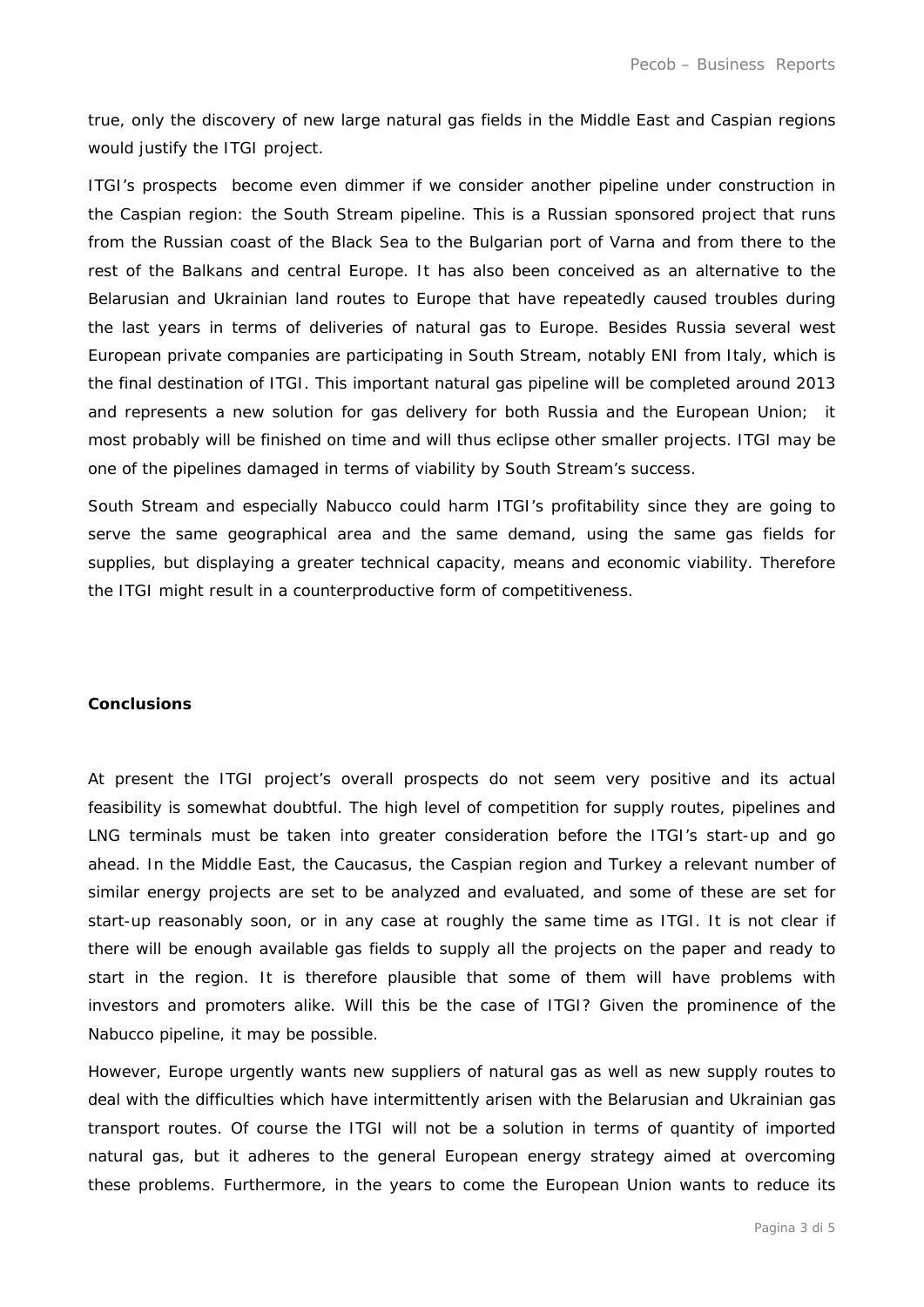dependence on coal and oil, replacing it with a larger share of natural gas. This will help to diminish emissions while avoiding a cut in energy consumption. From this perspective Brussels must take into consideration all available supplies and this factor is in the ITGI project's favour.

Finally, it is worth noting two other factors connected to the ITGI pipeline project.

The first one is the lack of a coherent European approach to energy issues. This is evident in the ITGI project's development. It has been promoted by Italy, Greece and Turkey, countries separated from one another, acting almost independently from a comprehensive European approach. From the perspective of the European Union, will leaving the main energy issues in the hands of single countries with no harmonization between them be a successful strategy?

The second awkward issue is the environmental one. The European countries' emphasis on natural gas is not a long term solution because it only moves Europe's longstanding ecological concerns about oil and coal to natural gas, be it liquefied and shipped or brought by pipeline to southern Europe. Unless natural gas is undoubtedly more environment-friendly than oil and coal, the ITGI project will help little to reduce greenhouse emissions and it may contribute to establishing another kind of expensive and increasingly dangerous external energy dependence.